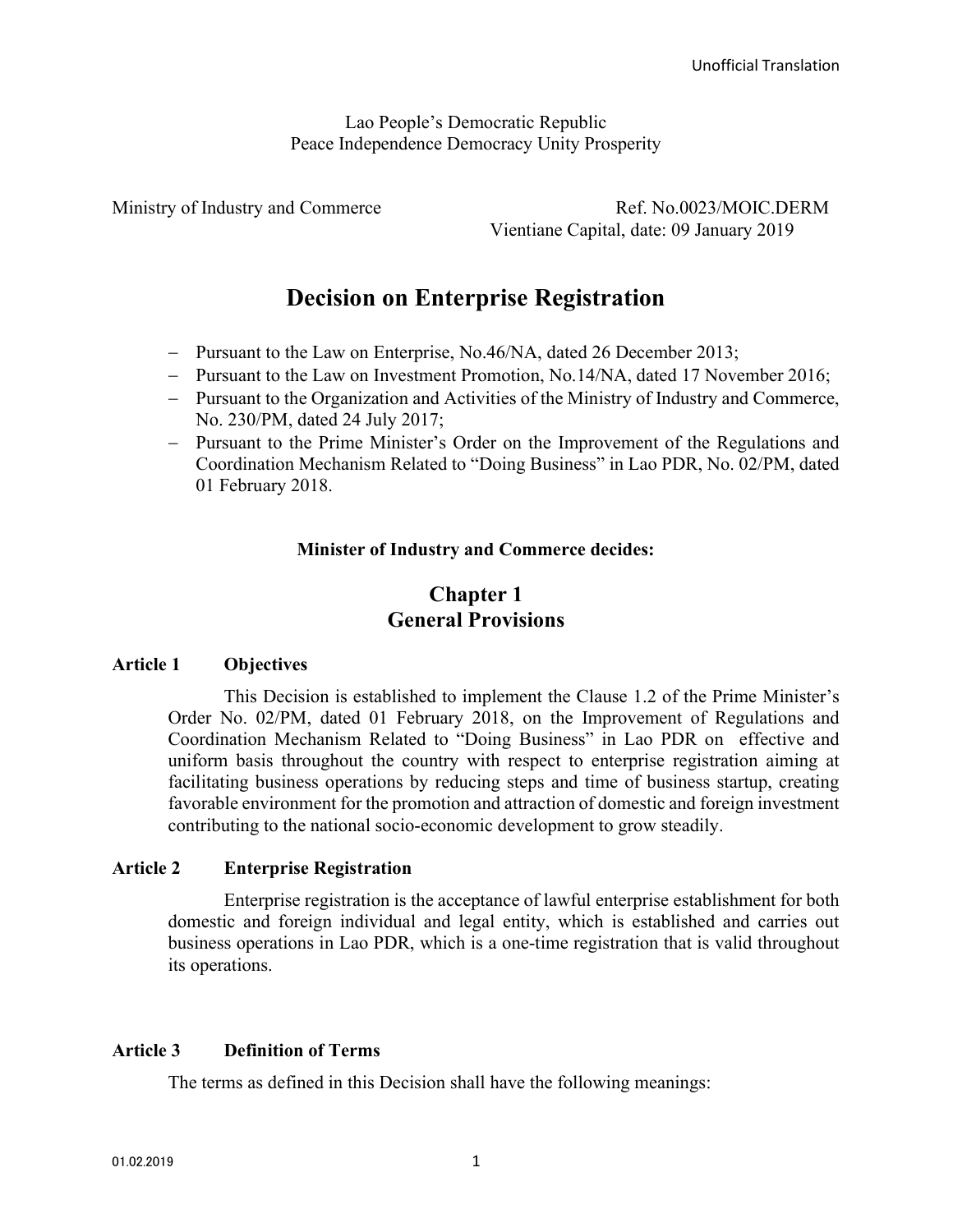- 1. Enterprise Registration Certificate refers to a document certifying the establishment of an individual enterprise or legal entity according to the law;
- 2. Registration of individual enterprise refers to application for establishment of an individual enterprise which is owned by a sole proprietor who operates a business on his/her behalf and has unlimited responsibility for enterprise liabilities;
- 3. Registration of partnership and company refers to application for establishment of a legal- entity enterprise such as ordinary partnership, limited partnership, limited company, public company, a state-owned enterprise and etc.;
- 4. Legal entity refers to a business unit that is legally established and has full components such as a business name, business [office] address, assets, capital, systematic management organization, responsible for liability based on each type of enterprises, has legal capacity to implement its rights and obligations, being a plaintiff or defendant as specified by laws.
- 5. Business operating license/license refers to a document specifying rights and obligations in doing any business activity issued by relevant governmental authorities for enterprises that are required to apply for a business operating license;
- 6. Business activities that are not required to apply for a permit refers to business activities that are allowed to operate without applying for an investment permit or business operating license, which are not specified on the controlled list nor required to apply for an operating permit;
- 7. Business activities required to apply for business operating license refers to activities that are required to pass a technical review by relevant sector or fulfilled specific requirements to operate such activities; after business registration is granted, a permit from relevant sector shall be obtain before starting business operations;
- 8. Starting a business operation refers to start running a licensed business activity such as renting business premises, recruiting employees, applying for construction permits; or applying for import or export permits.

# Article 4 Scope of Application

This Decision applies to application for registration of both domestic and foreign individual enterprises or legal entities operating in Lao PDR.

# Chapter 2

# Principles and Requirements on Enterprise Registration

# Article 5 Enterprise Registration Principles

Enterprise registration shall be implemented on uniform basis throughout the country in accordance with the Law on Enterprise and this Decision.

Any business operations in Lao PDR are required to apply for business registration, except business operations not required to apply for business registration as stipulated in the laws and regulations, including seasonal business operations.

Enterprise registration shall be carried out according to each type of business activities:

1. Business activities that are not included on the controlled list are required to comply with procedures as defined in Article 16 of the Law on Enterprises that enterprise registrar may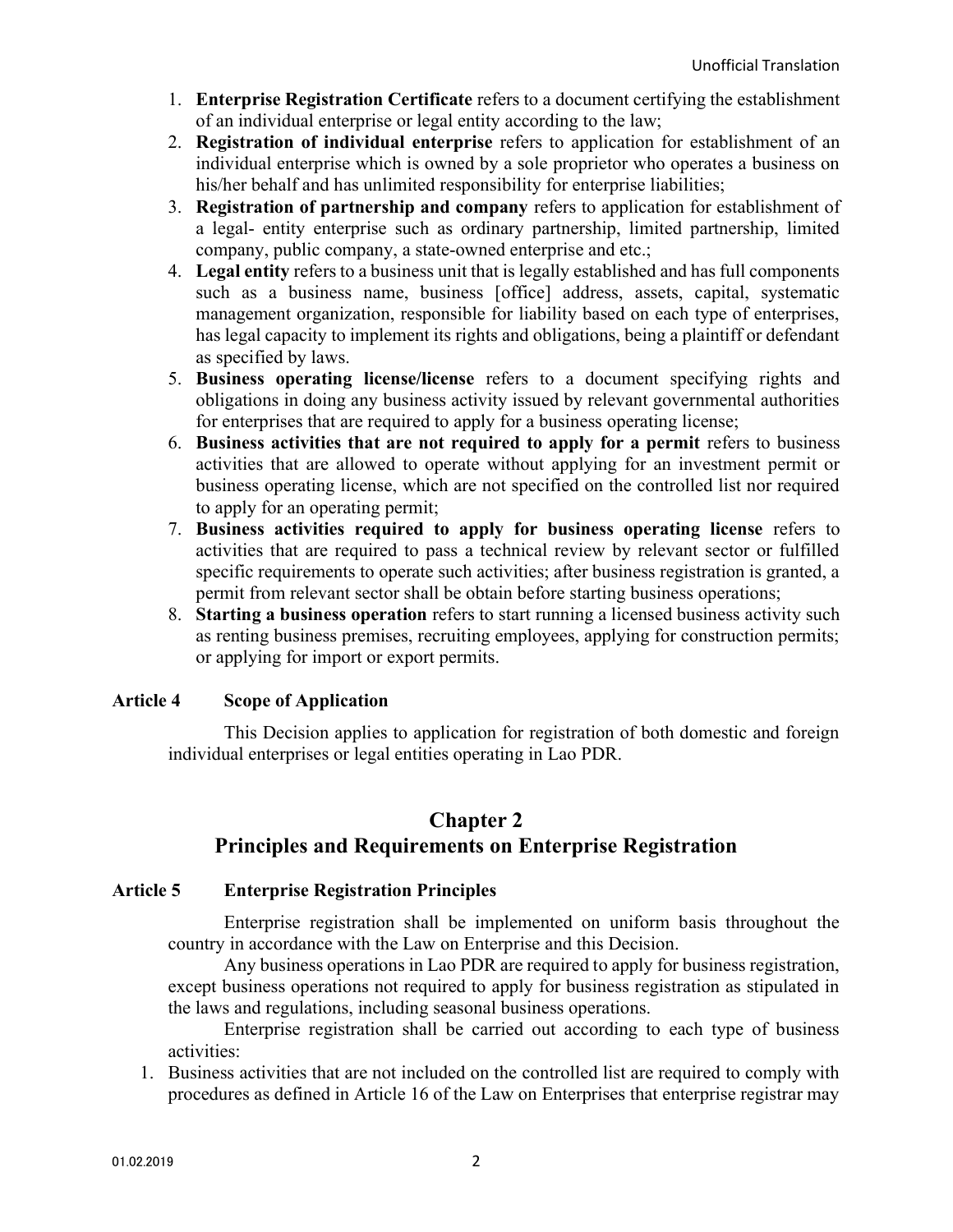consider enterprise registration without seeking recommendations from relevant sectors. After enterprise registration, actions shall be followed depending on each case:

- 1.1 Business activities that are not required to apply for business operating license are [immediately] allowed to carry out business operations, where business activities shall be specified on the back of the enterprise registration certificate;
- 1.2 Business activities that are required to apply for business operating license shall apply for a permit from relevant sector, where enterprise registrar would issue a Advice Letter and business activities would not be specified on the back of the enterprise registration certificate.
- 2 Business activities that are on the controlled list and under concession list shall comply with the Law on Investment Promotion.

# Article 6 Contents and Changing of Contents on Enterprise Registration Certificate

Contents and form of enterprise registration certificate shall be applied according to the prescribed form of the Department of Enterprise Registration and Management as follows:

- 1. Business activities that are not required to apply for business operating license are [immediately] allowed to carry out business operations, where business activities are specified on the back of the enterprise registration certificate. After enterprise registration, the relevant enterprise registrar shall notify relevant sector for purposes of monitoring and management according to their rights and duties;
- 2. Business activities that are required to apply for business operating or investment license are specified on the enterprise registration or investment license and may carry out business operations according to business activities as specified on such license.

Any enterprises that are legally registered according to the Law on Enterprises may have more than one investment or business operating licenses.

Any changes to the contents of Enterprise Registration Certificate, each time, shall be reported to the Industry and Commerce Sector where such license was issued in order to change its contents and issue a letter to confirm such changes of Enterprise Registration Certificate. In case the changes of contents of Enterprise Registration Certificate are required to change contents of investment or business operating license, the enterprise shall request the relevant sector to change contents of such license to be consistent with the amended Enterprise Registration Certificate.

# Article 7 Advice Letter

A Advice Letter is a document issued by enterprise registrar that instructs an enterprise that received an Enterprise Registration Certificate to cooperate with relevant sector to apply for a business operating or investment license. In case on the list of proposed business activities of an investor only includes business activities that are required to apply for an investment license according to the controlled list or concession list, the responsible enterprise registrar shall recommend the investor to apply for investment license with the Planning and Investment Sector before Enterprise Registration Certificate is issued according to the Law on Investment Promotion.

# Article 8 Officers Authorized to Sign Enterprise Registration Certificate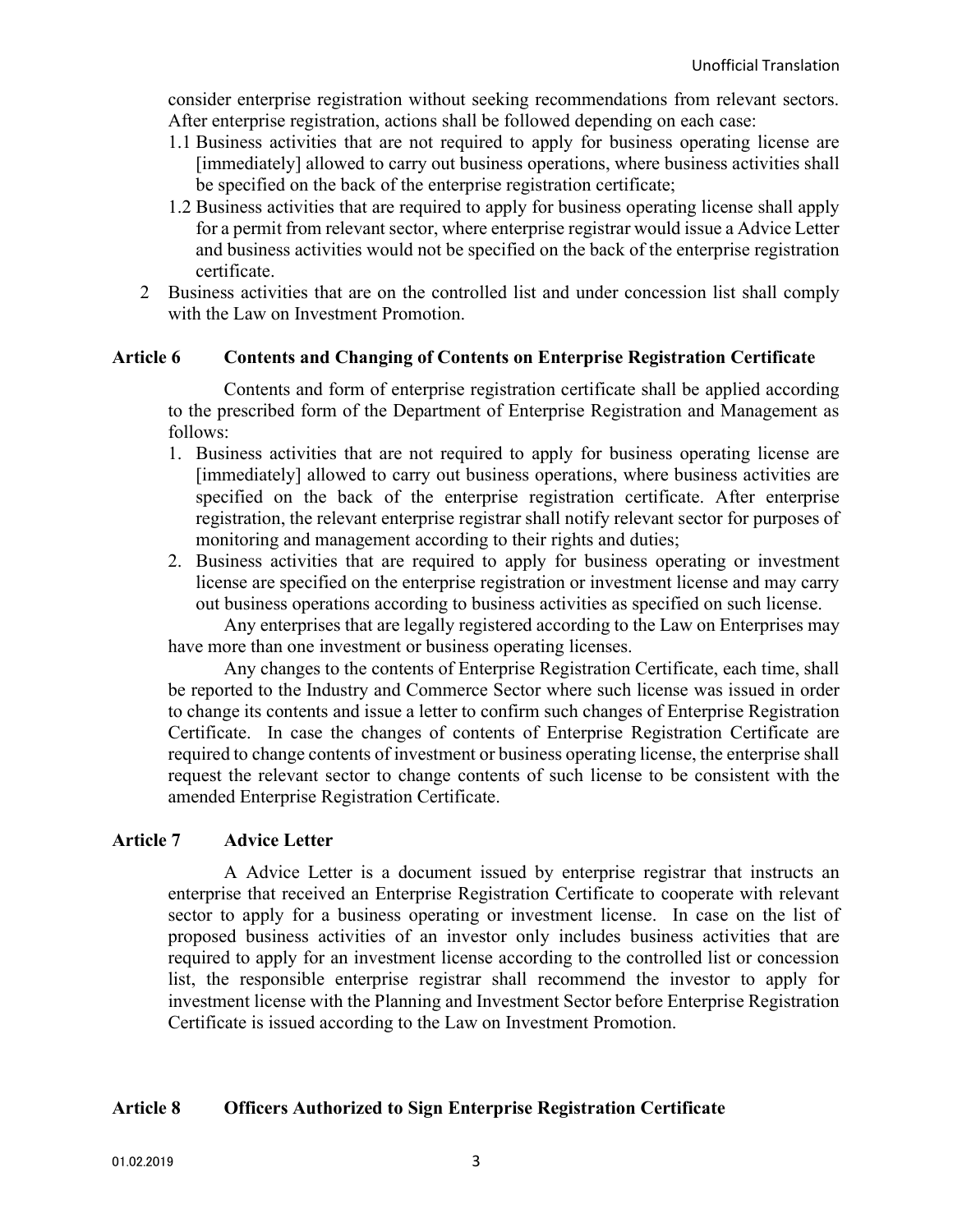The officers who are authorized to sign an Enterprise Registration Certificate at each level shall be enterprise registrar who are appointed in writing as follows:

- 1. Central level: at least four (4) enterprise registrars under the Department of Enterprise Registration and Management who are appointed by decision of the Director General of such department to sign the Enterprise Registration Certificate depending on the management hierarchy;
- 2. Provincial level: at least three (3) enterprise registrars under the Provincial [and] Capital Industry and Commerce Department who are appointed by the Director of such department to sign the Enterprise Registration Certificate depending on the management hierarchy;
- 3. District level: at least two (2) enterprise registrars under the District [and] City Industry and Commerce Office who are appointed by the Head of such office to sign the Enterprise Registration Certificate depending on the management hierarchy.

### Article 9 Allocation of Responsibilities for Processing and Issuance of Enterprise Registration Certificate

Applications for enterprise registration are processed as the followings:

- 1. The Department of Enterprise Registration and Management processes applications for enterprise registration with regard to the establishment of foreign legal entity branch, state-owned enterprise, partnership, company and individual enterprise with registered capital of five hundred million and higher that has business address in Vientiane Capital and other provinces where necessary which is subject to specific notification in each period;
- 2. The Provincial [and] Capital Department of Industry and Commerce processes applications for enterprise registration with regard to state-owned enterprises, partnership, company, except public company, and individual enterprise with registered capital of five hundred million kip and higher that has business address in respective province [and] Capital;
- 3. The District [and] Capital Office of Industry and Commerce processes applications for enterprise registration with regard to the establishment of cooperative [enterprise] as stipulated in the Decree on Cooperative [Enterprises] and the establishment of individual enterprise with registered capital of five hundred million and lower. In case any district is not ready for enterprise registration according to the defined rules, the Provincial [and] Capital Department of Industry and Commerce shall be responsible for such applications from those districts and propose to the Ministry of Industry and Commerce for consideration.

# Article 10 Procedures and Time Period for Processing Applications and Issuance of Enterprise Registration Certificate

Procedures and time period for processing applications and issuance of Enterprise Registration Certificate shall be as follows:

- 1. Prepare documentation and submit them to the Industry and Commerce Sector based on allocation of responsibilities for processing and issuance of business registration license as defined in Article 9 of this Decision;
- 2. After receiving documentation, the enterprise registrar shall complete checking accuracy of the documents as stipulated in Article 12 of this Decision within one hour and shall immediately notify the applicant according to each of the following cases: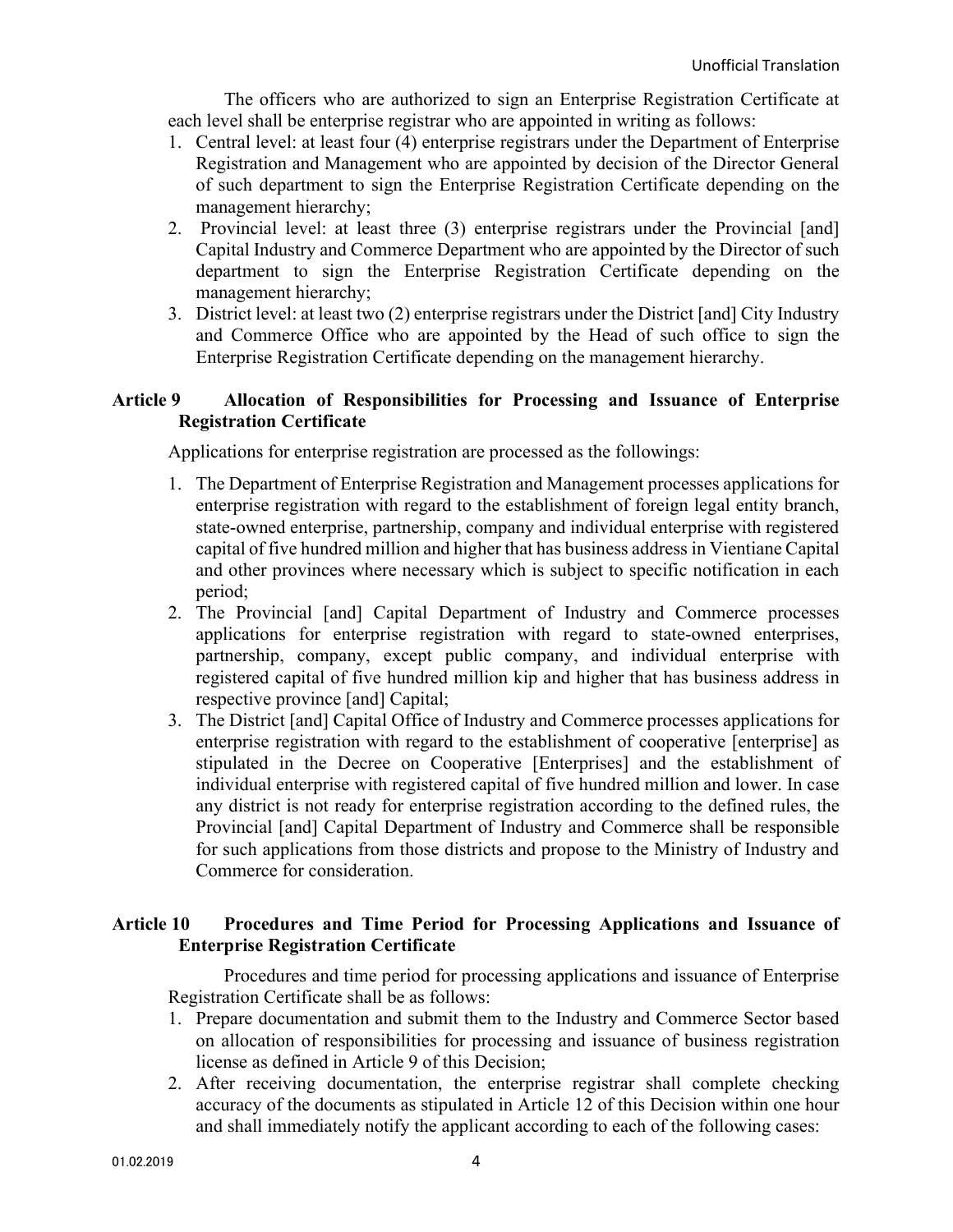- 2.1 In case the application is complete and correct, the enterprise registrar shall provide an acknowledgement of receipt. An acknowledgement of receipt shall include the date, time of receipt and date of receipt of Enterprise Registration Certificate not later than ten working days from the date of issuing an acknowledgement of receipt.
- 2.2 In case the application is incomplete or incorrect, the enterprise registrar shall immediately notify the applicant and advise the her/him to correct and improve it by indicating the points that are needed to be corrected or improved and the registrar shall sign such instruction form. After the application is complete and corrected, procedures and time period as defined in sub-paragraph 2.1 of this Article shall be applied.

### Article 11 Documents Required for Enterprise Registration

Documents required for enterprise registration as defined in the prescribed form of the Department of Enterprise Registration and Management are as follows:

- A. Documentation for registration of individual enterprise include:
	- 1. Application form for individual enterprise establishment;
	- 2. List of business activities that are proposed to operate.
- B. Documentation for registration of partnership and company include:
	- 1. Application form for enterprise establishment;
	- 2. List of business activities that are proposed to operate.
	- 3. An agreement of enterprise establishment, except sole limited company.

In case a legal entity applies for enterprise registration, it shall submit a power of attorney from the mother enterprise.

### Article 12 Examination of Documents Required for Enterprise Registration

After receiving documents required for enterprise registration, the enterprise registrar may examine and advise on specific areas as follows:

- 1. Examine the number and type of documents as stipulated in Article 11 of this Decision;
- 2. Examine accuracy and consistency of contents of the documents as follows:
	- 2.1 Name of enterprise as defined in Articles 26 and 27 of the Law on Enterprises and other relevant regulations;
	- 2.2 Enterprise registered capital and shareholding ratio as defined in the law and relevant regulations;
	- 2.3 A list of business activities that are proposed to operate as defined in the law and relevant regulations;
	- 2.4 Office address and contact number/s whether a temporary or permanent office. Other contents as specified on the prescribed form would depend on the agreement

and is the responsibility of founder of an enterprise as defined in the laws and regulations.

#### Article 13 Establishment of Branch, State-Owned Enterprise and Cooperative

The establishment of a branch, state-owned enterprise and cooperative shall comply with the Law on Enterprises, Decree on Cooperatives, relevant laws and regulations.

#### Article 14 Filing of Information Related to Enterprise Registration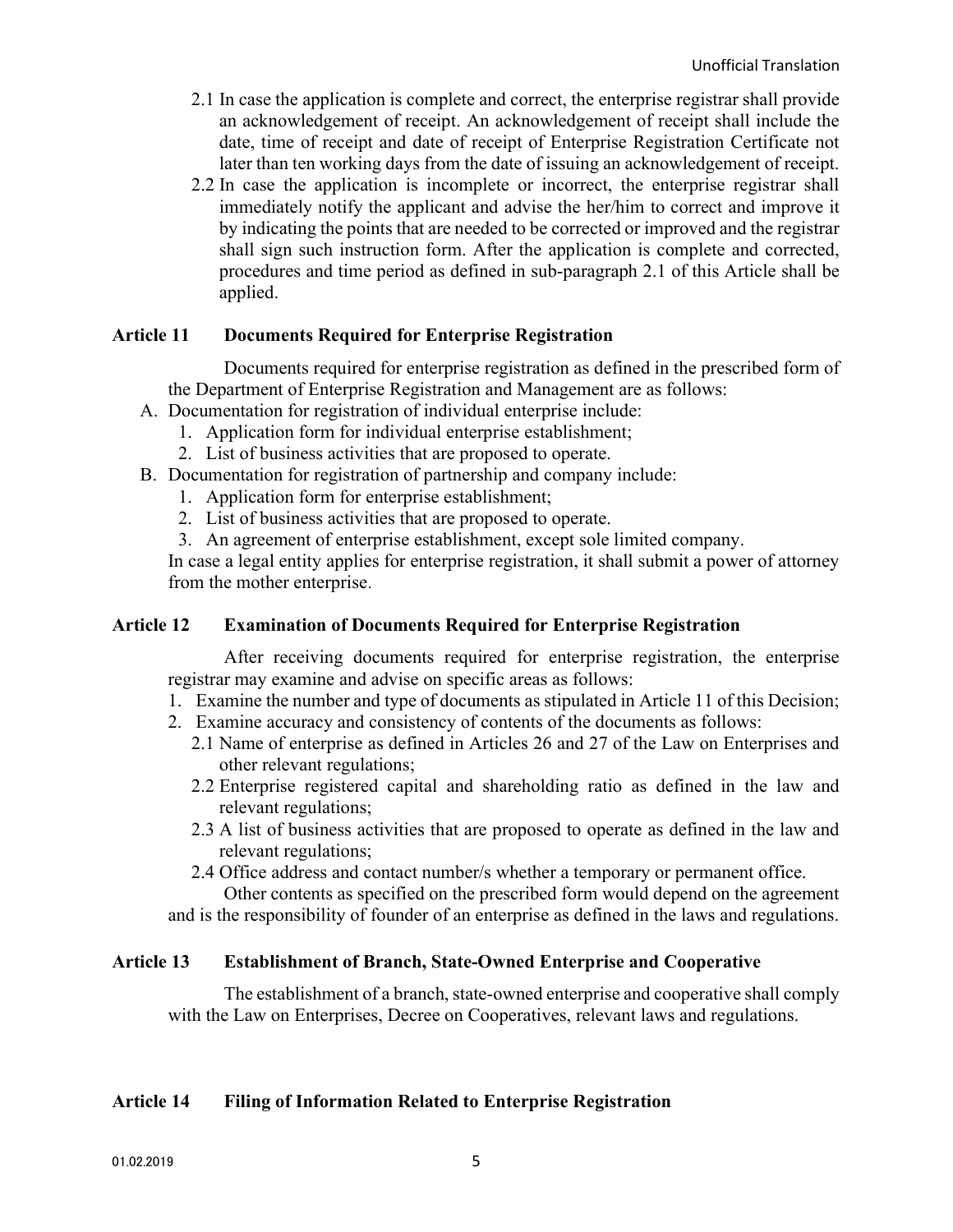The Department of Enterprise Registration and Management, the Provincial [and] Capital Department of Industry and Commerce and the District Office [and] City of Industry and Commerce where the application is filed shall display key information at the spots that could be seen as follows:

- 1. List of documents to be submitted as stipulated in Article 11 of this Decision;
- 2. Procedures and time period for processing and consideration of enterprise registration;
- 3. First and last name, position, photo/s of authorized person/s to sign enterprise license;
- 4. First and last name, position, photo/s of a person assigned to receive and examine documents for enterprise registration;
- 5. Fees and service charges regarding to application for enterprise registration.

#### Article 15 Provision of Facilities

 The Department of Enterprise Registration and Management, the Provincial [and] Capital Department of Industry and Commerce, and the District [and] City Office of Industry and Commerce where applications for enterprise registration are submitted shall provide necessary facilities such as computers [and] printers as deemed appropriate to enterprise registration services.

# Chapter 3 Application for Business Operating License after Enterprise Registration

#### Article 16 Application for Business Operating License

Business activities that are required to apply for a business operating license are defined by relevant sectors. The issuance of business operating license shall be based on sectoral laws and regulations.

Business activities that are required to apply for business operating license, after enterprise registration, the enterprise shall present the original or copied Enterprise Registration Certificate and Advice Letter to the relevant sectors to apply for business operating license in accordance with procedures and regulations as defined by relevant sectors.

After receiving an Enterprise Registration Certificate that has a list of business activities that could operate immediately or an investment license or a business operating license that shall start business operations within 90 days.

Each time of an issuance or any changes in the investment license or business operating license, the enterprise shall submit an original license to the Industry and Commerce Sector where the Enterprise Registration Certificate was issued within five (05) working days from the date of issuance of such license for the purpose of collecting information and enter into the business registration database.

#### Article 17 Contents of Business Operating License

Contents and format of a business operating license shall be complied with regulations issued by relevant sectors with the following main contents:

- 1. Name of enterprise as specified in the Enterprise Registration Certificate;
- 2. Enterprise Identification Number;
- 3. Taxpayer Identification Number;
- 4. Office address;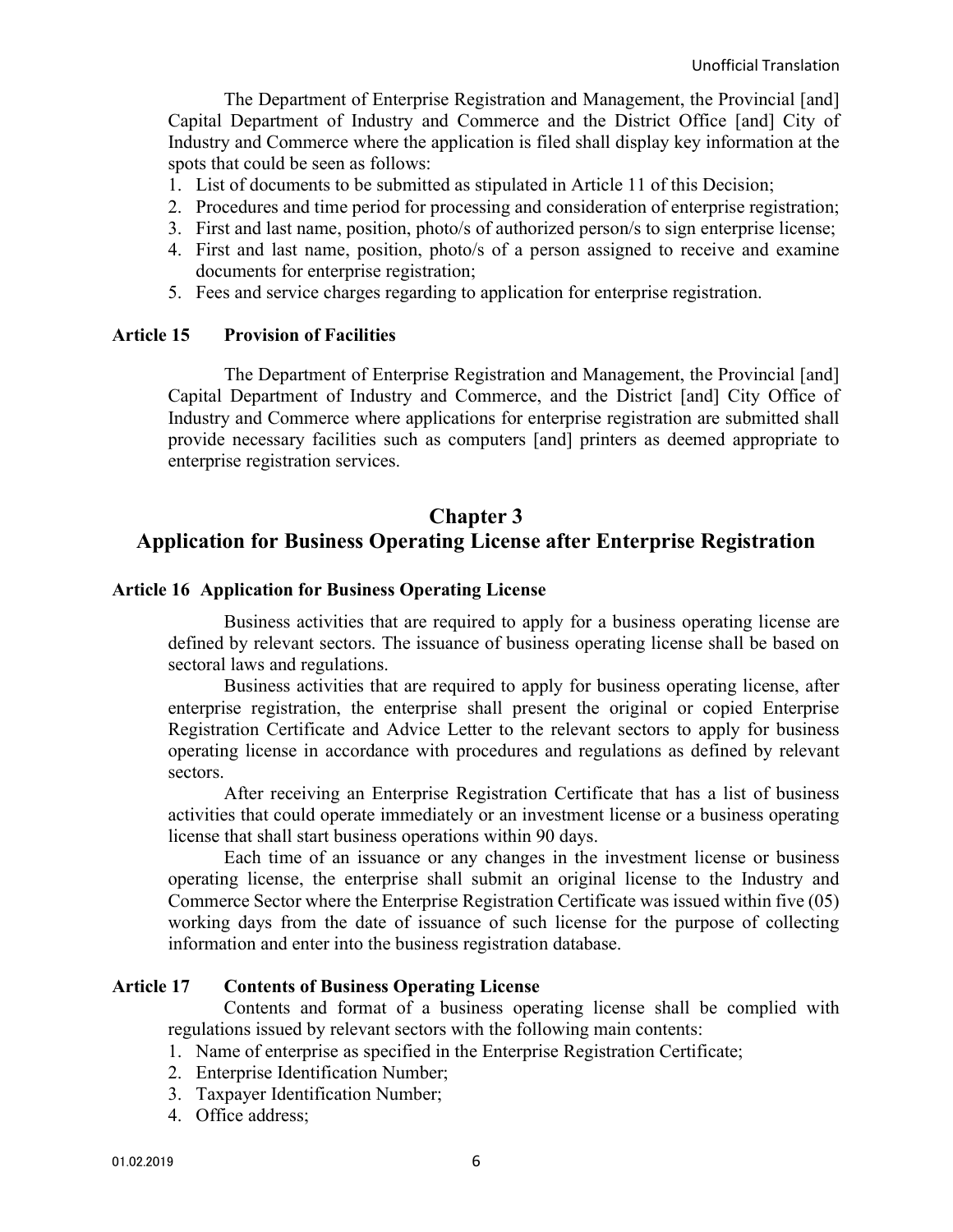5. List of business activities that are allowed to operate that have been given sectoral identification code of Lao PDR (LSIC).

### Article 18 Adding Business Activities after Enterprise Registration

An enterprise, that has been registered and operates any business activities in accordance with laws and regulations, wishing to operate additional activities may directly apply with the relevant sector depending on each of the following cases:

- 1. To submit an application to the Industry and Commerce Sector, in case business activities are not required to apply for an investment license and business operating license;
- 2. To submit an application to the relevant sector, in case business activities are required to apply for a business operating license;
- 3. To submit an application to the Planning and Investment Sector, in case business activities are required to apply for an investment license.

After receiving an investment license or business operating license, the enterprise shall comply with the provisions of paragraph 5, Article 16 of this Decision.

### Chapter 4 Enterprise Registration Management

#### Article 19 Enterprise Registration Management Authority

 The Department of Enterprise Registration and Management, the Provincial [and] Capital Department of Industry and Commerce, and the District [and] City Office of Industry and Commerce shall coordinate with relevant agencies at central and local levels to implement this Decision.

### Article 20 Rights and Duties of the Department of Enterprise Registration and Management

In the implementation of enterprise registration, the Department of Enterprise Registration and Management has the following rights and duties:

- 1. To disseminate, instruct [the implementation of] this Decision and other legislation regarding to enterprise registration to enterprise registrars at all levels;
- 2. To coordinate with relevant sectors to collect information of enterprises that are required to apply for enterprise operating license according to the laws and regulations of relevant sectors;
- 3. To notify relevant sector after issuing an Enterprise Registration Certificate for each enterprise with a set of copied Enterprise Registration Certificate and Advice Letter;
- 4. To notify the Provincial [and] Capital Department of Industry and Commerce where the enterprise is located for management and inspection;
- 5. After enterprise registration, shall monitor, manage enterprise operations and any changes in the Enterprise Registration Certificate as defined in Article 23 of the Law on Enterprises;
- 6. To monitor the application for a business operating license of the applicant that the Department has issued an Enterprise Registration Certificate; after receiving a business operating license, it shall collect and enter information into the enterprise database;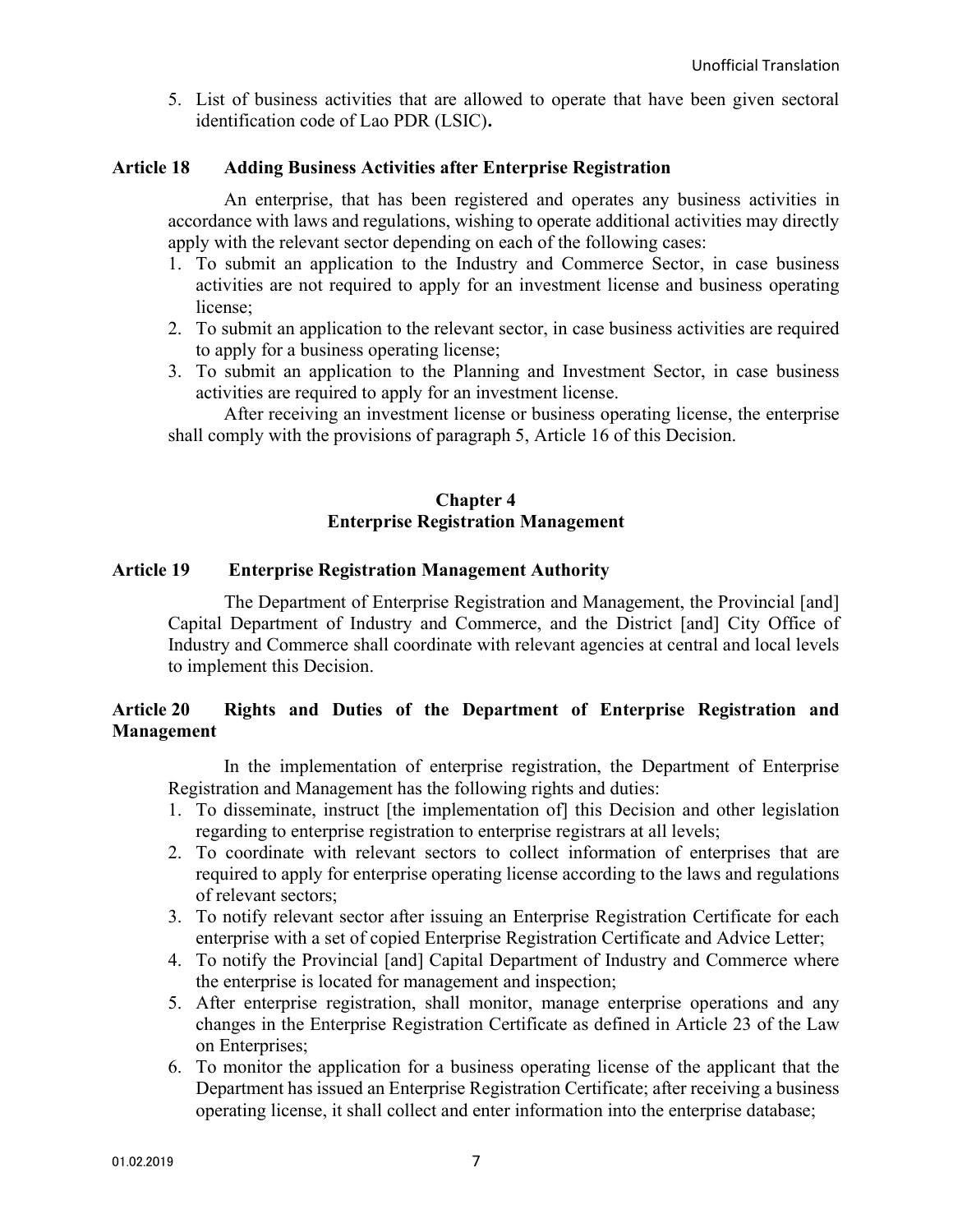- 7. To appoint personnel who are authorized to sign Enterprise Registration Certificates at the central level as defined in paragraph 1, Article 8 of this Decision;
- 8. To provide information and facilities for enterprise registration as defined in Articles 14 and 15 of this Decision strictly;
- 9. To summarize [and] report on the implementation of enterprise registration activities to the management of the ministry on quarterly, bi-annual and annual basis;
- 10. To implement other rights and duties as assigned by higher level.

# Article 21 Rights and Duties of Provincial [and] Capital Department of Industry and **Commerce**

In the implementation of enterprise registration, the Provincial [and] Capital Department of Industry and Commerce has the following rights and duties:

- 1. To clearly disseminate, instruct [the implementation of] this Decision and other legislation regarding to enterprise registration to enterprise registrars in throughout districts under its jurisdiction;
- 2. To coordinate with relevant sectors within the province [and] Capital to raise awareness on new enterprise registration as defined in this Decision to ensure uniform understanding and implementable with high effectiveness;
- 3. To notify relevant sectors after issuing an Enterprise Registration Certificate for each enterprise with a set of copied Enterprise Registration Certificate and Advice Letter;
- 4. To notify the Office [and] City Office of Industry and Commerce where the enterprise is located for management and inspection;
- 5. After enterprise registration, shall monitor, manage enterprise operations and any changes in the Enterprise Registration Certificate as defined in Article 23 of the Law on Enterprises;
- 6. To monitor the application for a business operating license of the applicant that the Provincial [and] Capital Department of Industry and Commerce has issued an Enterprise Registration Certificate; after receiving a business operating license, it shall collect and enter information into the enterprise database;
- 7. To appoint personnel who are authorized to sign Enterprise Registration Certificates at the provincial level as defined in paragraph 2, Article 8 of this Decision;
- 8. To provide information and facilities for enterprise registration as defined in Articles 14 and 15 of this Decision;
- 9. To provide capacity building for personnel of the District [and] City Office of Industry and Commerce on enterprise registration;
- 10. To summarize [and] report on the implementation of enterprise registration activities to the Department of Enterprise Registration and Management on quarterly, bi-annual and annual basis;
- 11. To implement other rights and duties as assigned by higher level.

### Article 22 Rights and Duties of District [and] City Office of Industry and Commerce

In the implementation of enterprise registration, the District [and] City Office of Industry and Commerce has the following rights and duties:

1. To clearly disseminate, instruct [the implementation of] this Decision and other legislation regarding to enterprise registration to enterprise registrars, public within their district, City under its jurisdiction;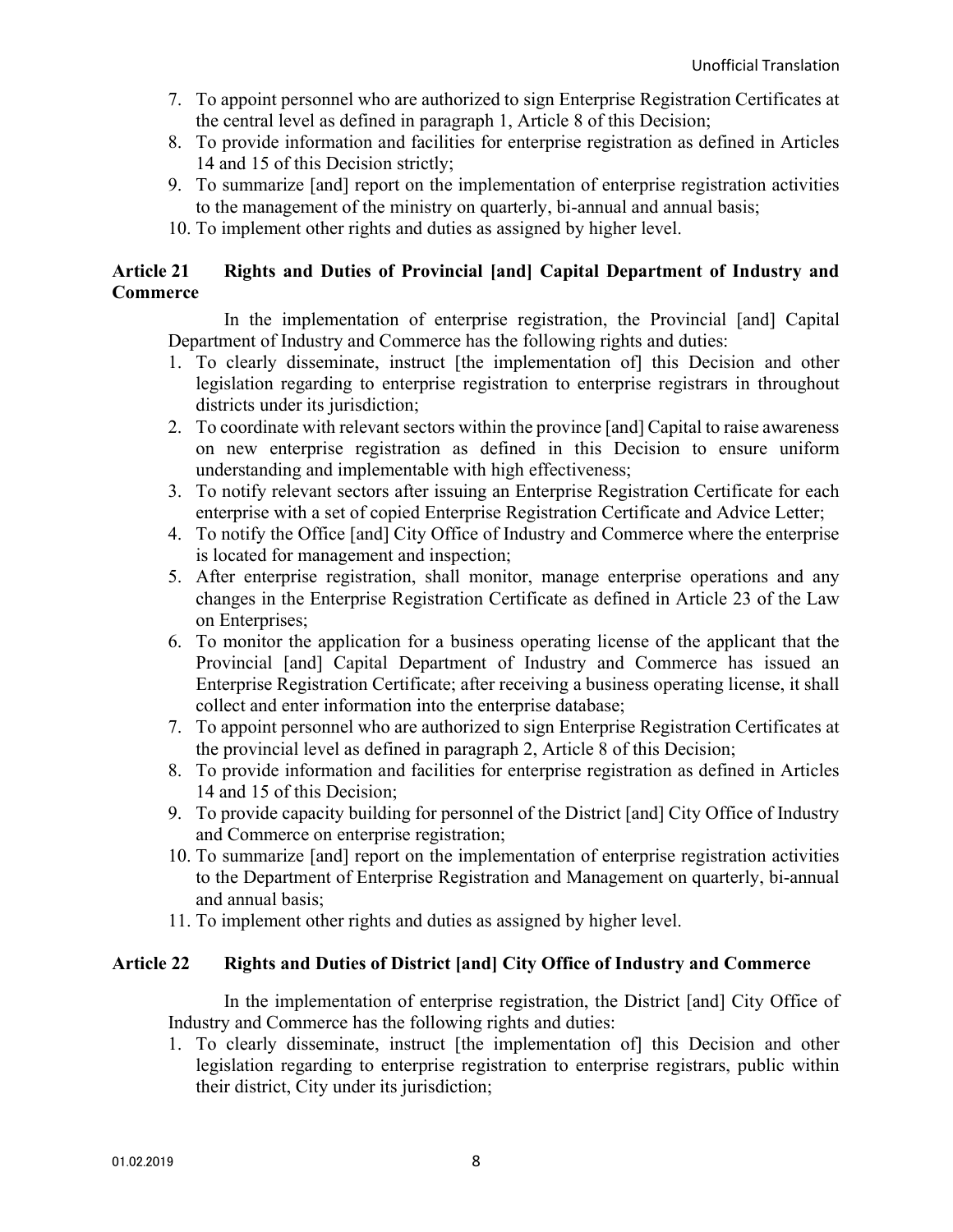- 2. To coordinate with relevant sectors within their district [and] City to raise awareness on new enterprise registration as defined in this Decision to ensure uniform understanding and implementable with high effectiveness;
- 3. To notify relevant sectors after issuing an Enterprise Registration Certificate for each enterprise with a set of copied Enterprise Registration Certificate and Advice Letter;
- 4. After enterprise registration, shall monitor, manage enterprise operations and any changes in the Enterprise Registration Certificate as defined in Article 23 of the Law on Enterprises;
- 5. To monitor the application for a business operating license of the applicant that the District [and] City Office of Industry and Commerce has issued an Enterprise Registration Certificate; after receiving a business operating license, it shall collect and enter information into the enterprise database;
- 6. To appoint personnel who are authorized to sign Enterprise Registration Certificates at the district level as defined in paragraph 3, Article 8 of this Decision;
- 7. To provide information and facilities for enterprise registration as defined in Articles 14 and 15 of this Decision;
- 8. To summarize [and] report on the implementation of enterprise registration activities to the Provincial [and] Capital Department of Industry and Commerce on quarterly, biannual and annual basis;
- 9. To implement other rights and duties as assigned by higher level.

# Chapter 5 **Prohibitions**

# Article 23 Prohibitions for Registration Personnel and Enterprise Registrars

 Registration personnel and enterprise registrars are prohibited from the following acts:

- 1. Abuse of their power, duties, positions to seek personal interests;
- 2. To demand additional documents in addition to as defined in Article 11 of this Decision;
- 3. To accept bribes from applicants or other persons through the abuse of their duties and positions;
- 4. To hinder processing of enterprise registration applications;
- 5. To commit other acts that are prohibitions as defined in the laws and regulations.

# Article 24 Prohibitions for Applicants of Enterprise Registration

Any applicants for enterprise registration are prohibited from the following acts:

- 1. To falsify documents or deliberately report incorrect information;
- 2. To give bribes, hinder the performance of duties of enterprise registration personnel and registrars;
- 3. To fail to comply with measures as defined in the Law on Enterprises, this Decision and other regulations as well as instructions as specified on the back of the Enterprise Registration Certificate or instructions of enterprise registrars on application for enterprise registration;
- 4. To commit other acts that are prohibitions as defined in the laws and regulations.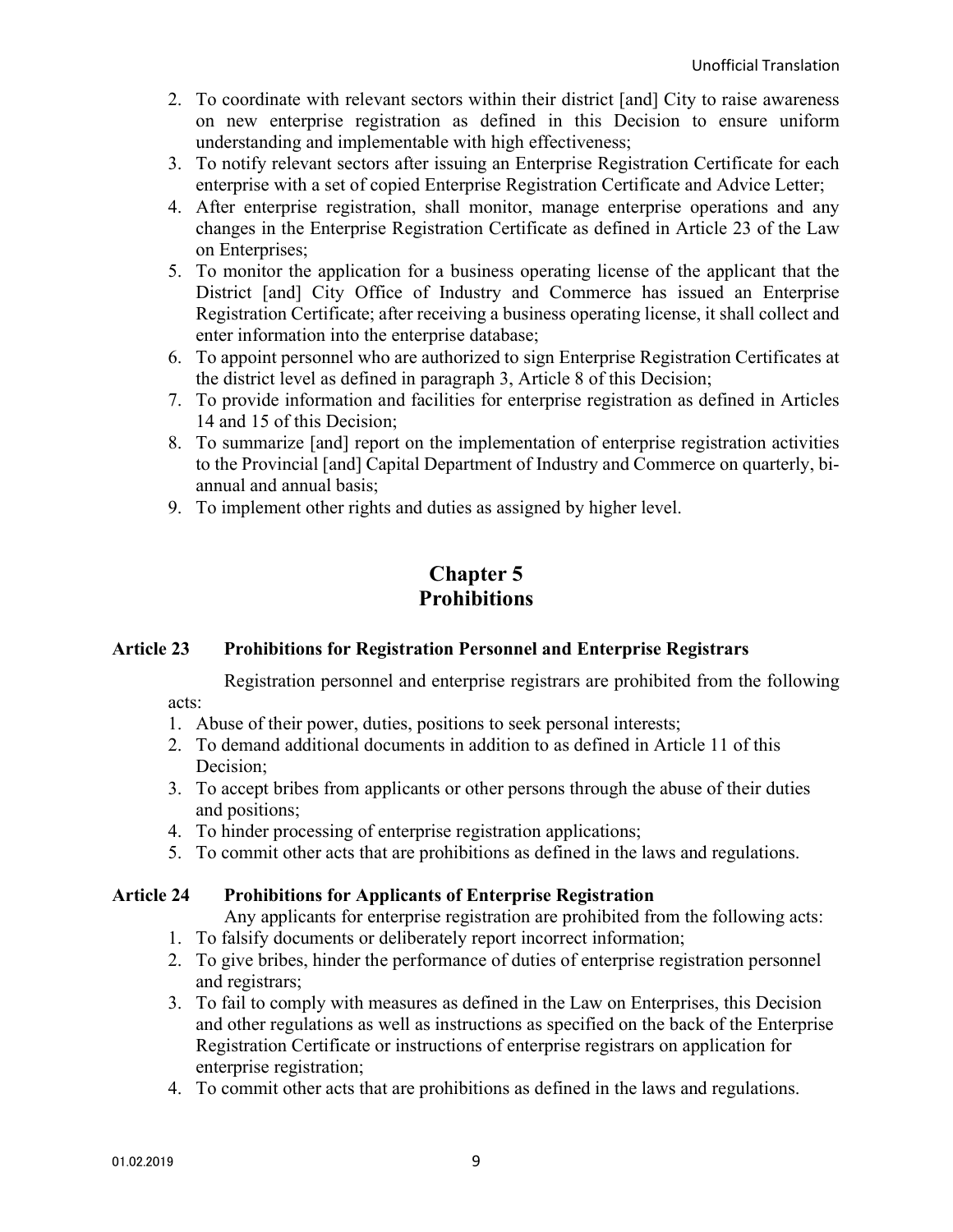# Chapter 6 Measures Against Violators

#### Article 25 Measures Against Violators

Individuals, legal entities or organizations that violate this Decision shall be subject to warning, re-education, disciplinary action, fines, payment for civil damages, criminal action and additional measures.

#### Article 26 Warning and Education Measures

Individuals, legal entities that violate regulations, especially prohibitions as defined in this Decision that is not severe and for the first time which is not criminal offense shall be warned and educated and make a memo.

#### Article 27 Disciplinary Measures

Relevant government officers and personnel who violate this Decision, especially its prohibitions which is not criminal offence shall be subject to disciplinary action as defined in the laws including:

- 1. To be warned according to the regulations as well as to be recorded in their biography file;
- 2. To be subject to suspension of promotion, salary ranking or reward as defined in the Law on Civil Services;
- 3. To be dismissed from position or to move to other duties with lower positions;
- 4. To be dismissed from civil servant without any compensation.

Any persons who are taken disciplinary action shall return assets that they have illegally possessed to the organization.

#### Article 28 Fines

Any applicants who violate this Decision shall be fined according to the Law on Enterprises, Civil Code, relevant laws and regulations.

#### Article 29 Civil Measures

Any individual, legal entity and organization that violates this Decision that causes damages to the interests of the State, society or any other persons shall pay compensation for such damages.

#### Article 30 Criminal Measures

Any persons that violate this Decision that are criminal offenses shall be punished in accordance with the Penal Code depending on severity.

### Article 31 Additional Measures

In addition to measures as set forth in Articles 25 to 30 of this Decision, the violator may be subject to additional measures, especially, suspension or withdrawal of Enterprise